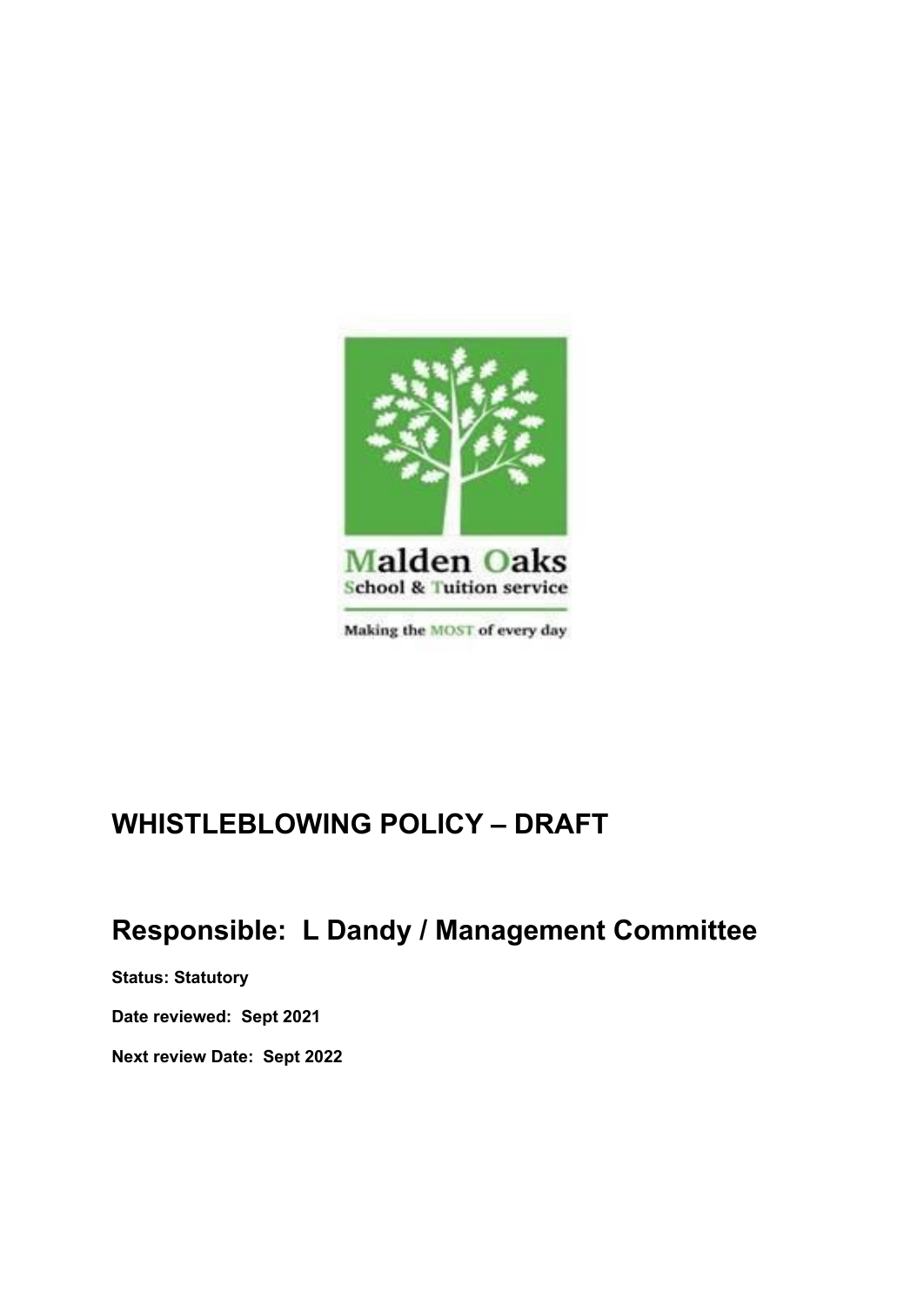## **Contents**

| 1. Scope and purpose                            |   |
|-------------------------------------------------|---|
| 2. Who is covered by this policy                |   |
| 3. Who is responsible for this policy           |   |
| 4. What is whistleblowing?                      |   |
| 5. Raising a whistleblowing concern             | 4 |
| 6. Confidentiality                              |   |
| 7. Investigation and outcome                    |   |
| 8. What to do if not satisfied with the outcome |   |
| 9. External disclosures                         | h |
| 10. Protection and support for whistleblowers   | b |
| 11. Contacts                                    |   |

### **1. Scope and purpose**

1.1. Malden Oaks is committed to conducting itself with honesty and integrity, and expects all staff to maintain high standards. However, all organisations face the risk of things going wrong from time to time, or of unknowingly harbouring illegal or unethical conduct. A culture of openness and accountability is essential in order to prevent such situations from occurring or to address them when they do.

#### **1.2. The aims of this policy are:**

1.2.1. To encourage staff and others to report suspected wrongdoing as soon as possible, in the knowledge that their concerns will be taken seriously and investigated as appropriate, and that their confidentiality will be respected;

1.2.2. To provide guidance as to how to raise those concerns; and

1.2.3. To reassure staff that they should be able to raise genuine concerns in good faith without fear of reprisals, even if they turn out to be mistaken

1.3. This policy does not form any part of any employee's contract of employment and it may be amended at any time.

#### **2. Who is covered by this policy**

2.1. This policy applies to all individuals working at all levels of Malden Oaks, including members of Management Committee, employees, consultants, contractors, trainees, part-time and fixed-term workers, casual and agency staff and volunteers (collectively referred to as staff in this policy).

#### **3. Who is responsible for this policy**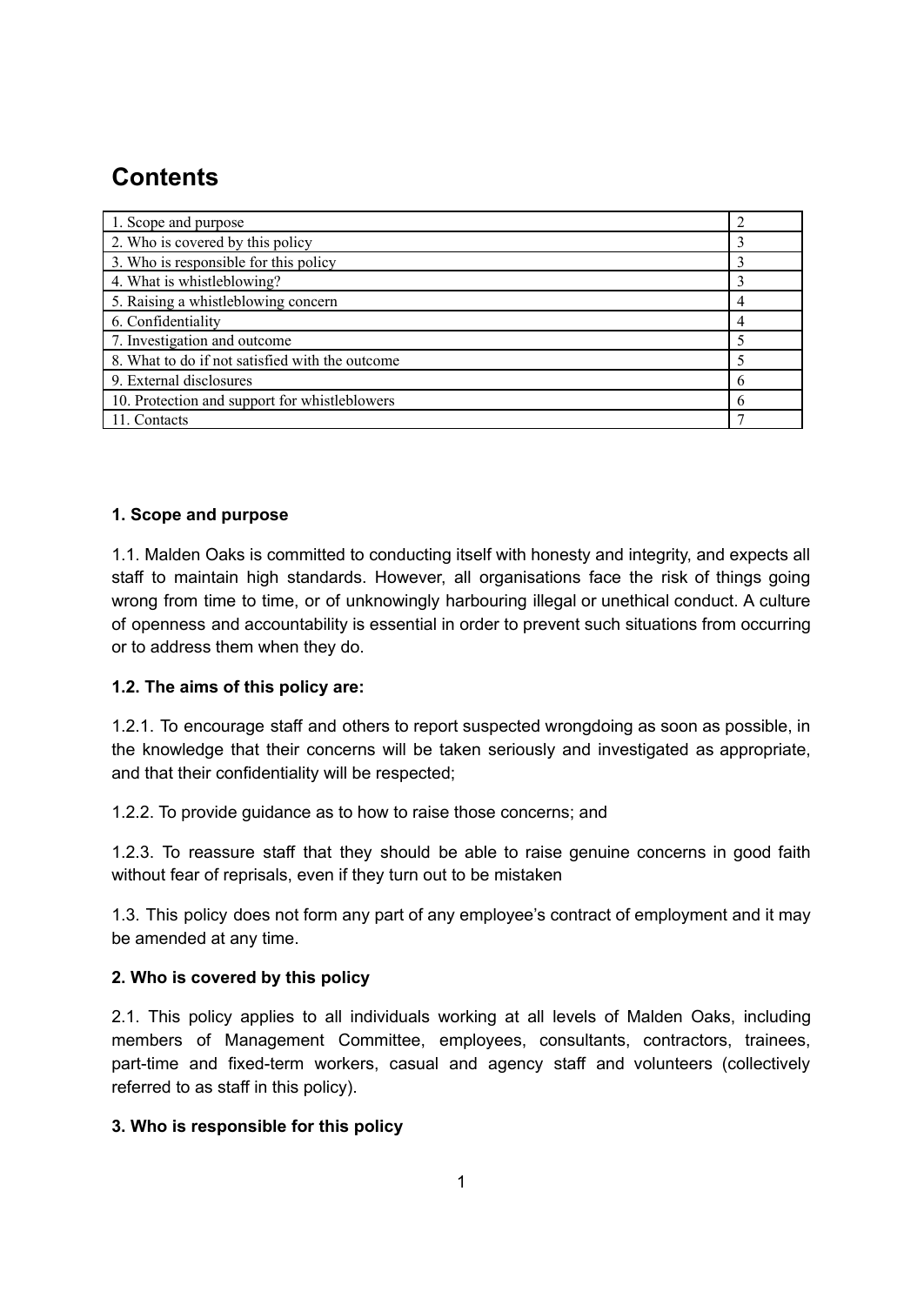3.1. Malden Oaks Management Committee has overall responsibility for this policy, and for reviewing the effectiveness of actions taken in response to concerns raised under this policy

3.2. The School Business Manager (see Contacts: section 11) has day-to-day operational responsibility for this policy, and must ensure that managers and other staff who may deal with concerns or investigations under this policy receive regular and appropriate training

3.3. All staff are responsible for the effective implementation of this policy and should ensure that they use it to disclose any suspected danger or wrongdoing

3.4. All staff will be notified of any amendments and directed to read this policy online on the website.

#### **4. What is whistleblowing**?

4.1. Whistleblowing is the disclosure of information which relates to suspected wrongdoing or danger at work. This may include:

4.1.1. Criminal activity;

4.1.2. Miscarriages of justice;

4.1.3. Danger relating to health and safety;

4.1.4. Damage to the environment;

4.1.5. Failure to comply with any legal or professional obligation or regulatory requirements

4.1.6. Bribery;

4.1.7. Financial fraud or mismanagement;

4.1.8. Negligence;

4.1.9. Breach of internal policies and procedures;

4.1.10. Conduct likely to damage the reputation of the School;

4.1.11. Unauthorised disclosure of confidential information;

4.1.12. Concerns about the harm or risk of harm to children;

4.1.13. The deliberate concealment of any of the above matters.

4.2. A **whistleblower** is a person who raises a genuine concern relating to any of the above. If a member of staff has any genuine concerns related to suspected wrongdoing or danger affecting any of the schools activities (a whistleblowing concern) they should report it under this policy.

4.3. This policy should not be used for complaints relating to a member of staff's own personal circumstances, such as the way they have been treated at work. In those cases the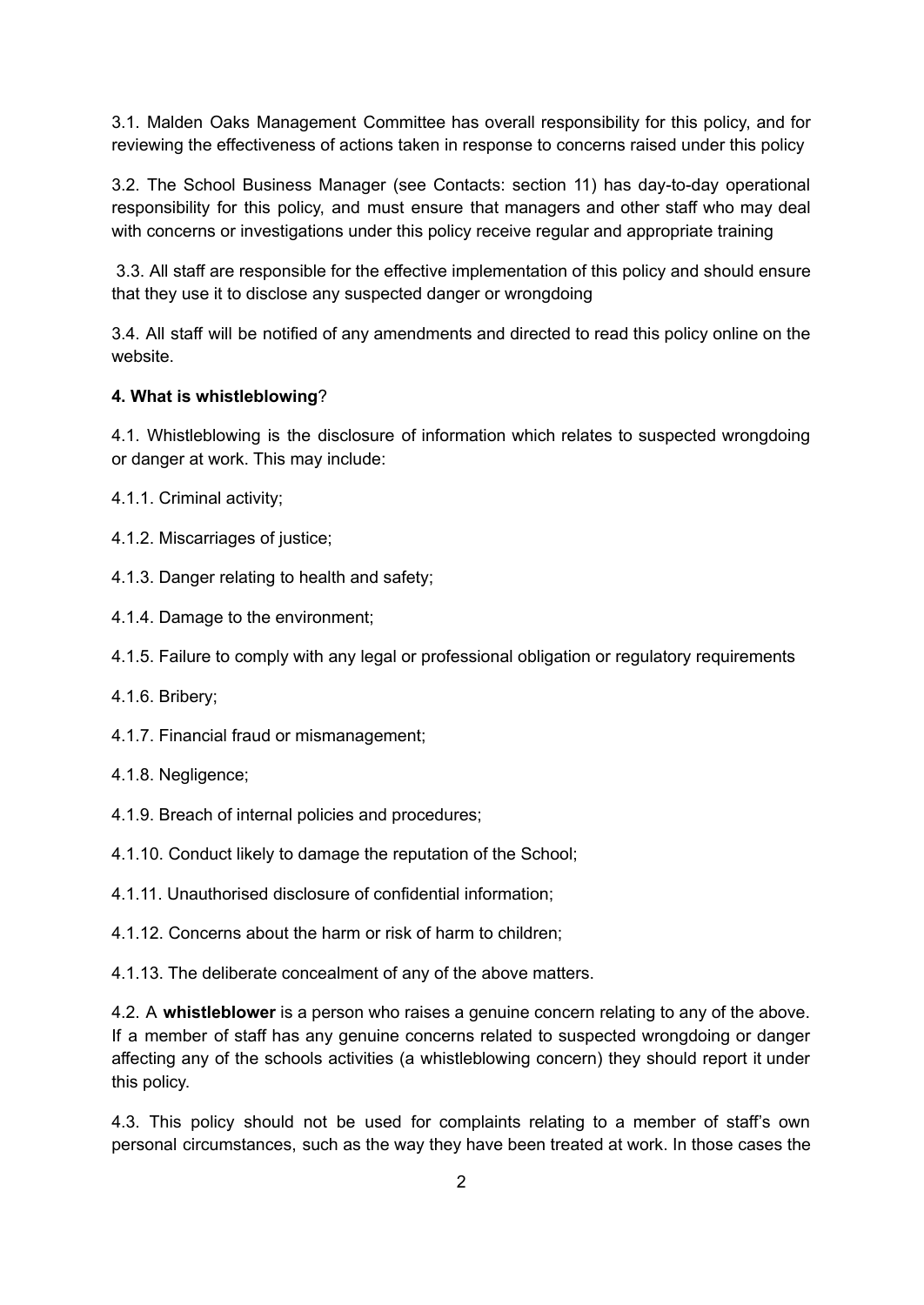staff member should use the Grievance Policy and Procedure, available on the school website.

4.4. If a member of staff is uncertain whether something is within the scope of this policy they should seek advice from the School Business Manager or Head Teacher, whose contact details are at the end of this policy.

#### **5. Raising a whistleblowing concern**

5.1. Malden Oaks School hopes that in most cases staff will be able to raise any concerns with their line manager, member of the Senior Leadership Team or Headteacher. A member of staff may tell them of their concern in person or in writing if they prefer. They may be able to agree a way of resolving the concern quickly and effectively. We would hope that most whistleblowing concerns will be dealt with at school level.

5.2. However, where the matter is more serious, or if the member of staff feels that their line manager, school leadership team, Head of Centre or Headteacher has not addressed the concern, or if they prefer not to raise it with them for any reason, they should contact the Management Committee Clerk

#### **6. Confidentiality**

6.1. Malden Oaks School hopes that staff will feel able to voice whistleblowing concerns openly under this policy. However, if a member of staff wants to raise a concern confidentially, the school will make every effort to keep their identity secret. If it is necessary for anyone investigating the concern to know the member of staff's identity this will be discussed with them.

6.2. The school does not encourage staff to make disclosures or voice concerns anonymously. Proper investigation may be more difficult or impossible if further information cannot be obtained from the member of staff raising the concern. It is also more difficult to establish whether any allegations are credible. Whistleblowers who are concerned about possible reprisals if their identity is revealed should come forward to the Management Committee Clerk and appropriate measures can then be taken to preserve confidentiality. If a member of staff is in any doubt they can seek advice from Public Concern at Work, the independent whistleblowing charity, who offer a confidential helpline. Their contact details are at the end of this policy

### **7. Investigation and Outcome**

7.1. Once a member of staff has raised a concern, the school will arrange a meeting with them as soon as possible to discuss their concern. A member may bring a colleague or union representative to any meetings under this policy. The companion must agree to respect the confidentiality of the disclosure and any subsequent investigation.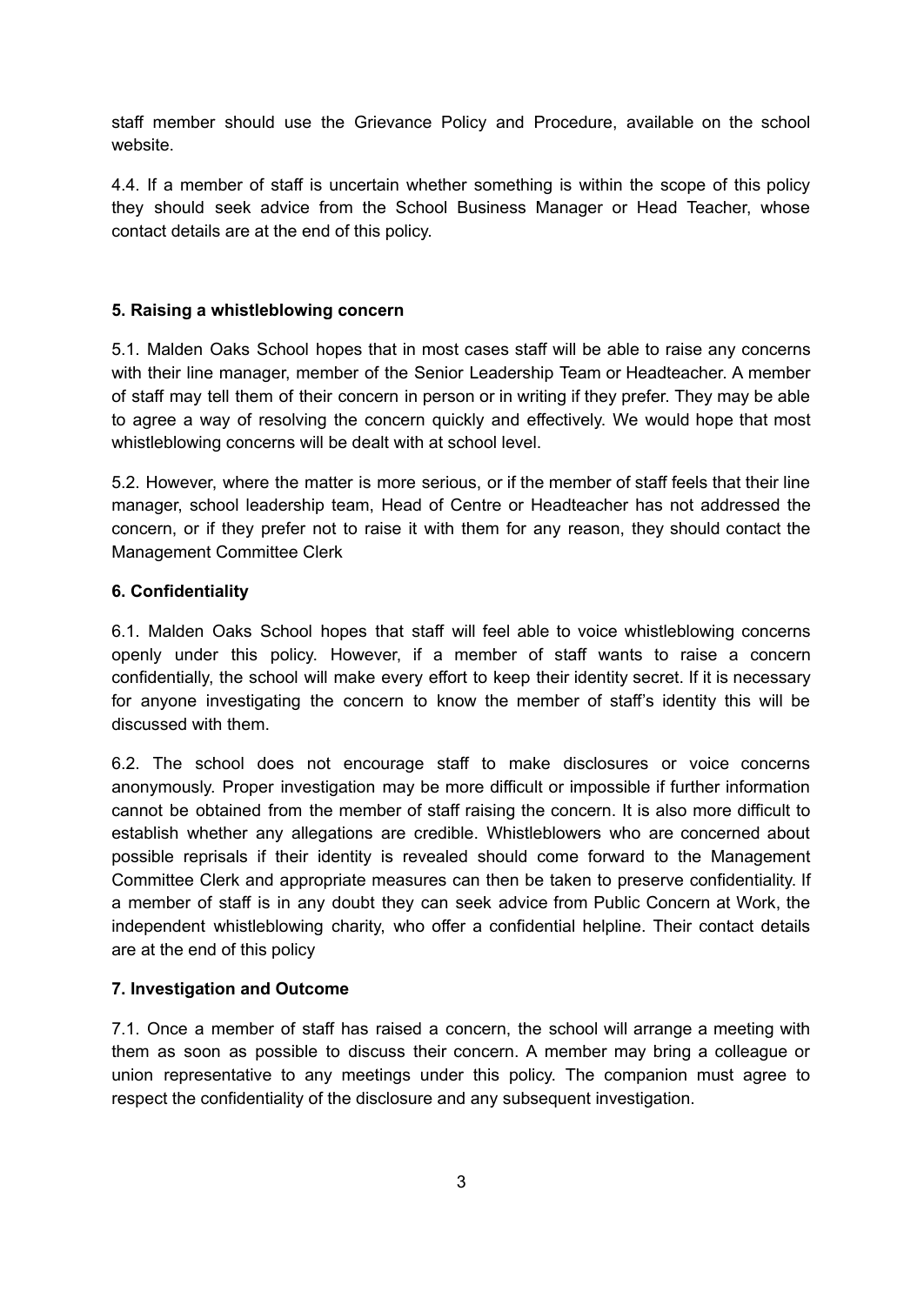7.2. The school will make a written summary of the member of staff's concern and provide them with a copy after the meeting. The school will also aim to provide an indication of how it proposes to deal with the matter.

7.3. The school will carry out an initial assessment to determine the scope of any investigation. The Management Committee will inform the member of staff of the outcome of its assessment. The member of staff may be required to attend additional meetings in order to provide further information.

7.4. In some cases, the Management Committee may appoint an investigator or team of investigators including staff with relevant experience of investigations or specialist knowledge of the subject matter. The investigator(s) may make recommendations for change to enable the school to minimise the risk of future wrongdoing.

7.5. The school will keep the member of staff who raised the concern informed of the progress of the investigation and its likely timescale. However, sometimes the need for confidentiality may prevent the Management Committee from giving the member of staff specific details of the investigation or any disciplinary action taken as a result. Any information about the investigation should be treated as confidential.

7.6. If the Management Committee concludes that the whistleblower has made false allegations maliciously or with a view to personal gain, the whistleblower will be subject to disciplinary action.

#### **8. If a member of staff is not satisfied with the outcome**

8.1. While the school/Trust cannot always guarantee the outcome that the member of staff raising the complaint may be seeking, it will deal with the concern fairly and in an appropriate way. By using this policy staff can help the school to achieve this.

8.2. If, having followed the procedures laid out in this policy, a member of staff remains unhappy with the way in which their concern has been handled, they should raise their concern with the Chair of the Management Committee (see section 11).

#### **9. External Disclosures**

9.1. The aim of this policy is to provide an internal mechanism for reporting, investigating and resolving wrongdoing in the workplace. In most cases staff should not find it necessary to alert anyone externally.

9.2. The law recognises that in some circumstances it may be appropriate for staff to report their concerns to an external body such as a regulator. It will rarely, if ever, be appropriate to alert the media. The school strongly encourages staff to seek advice before reporting a concern to anyone external. The independent whistleblowing charity, Public Concern at Work, operates a confidential helpline. They also have a list of prescribed regulators for reporting certain types of concern. Their contact details are at the end of this document.